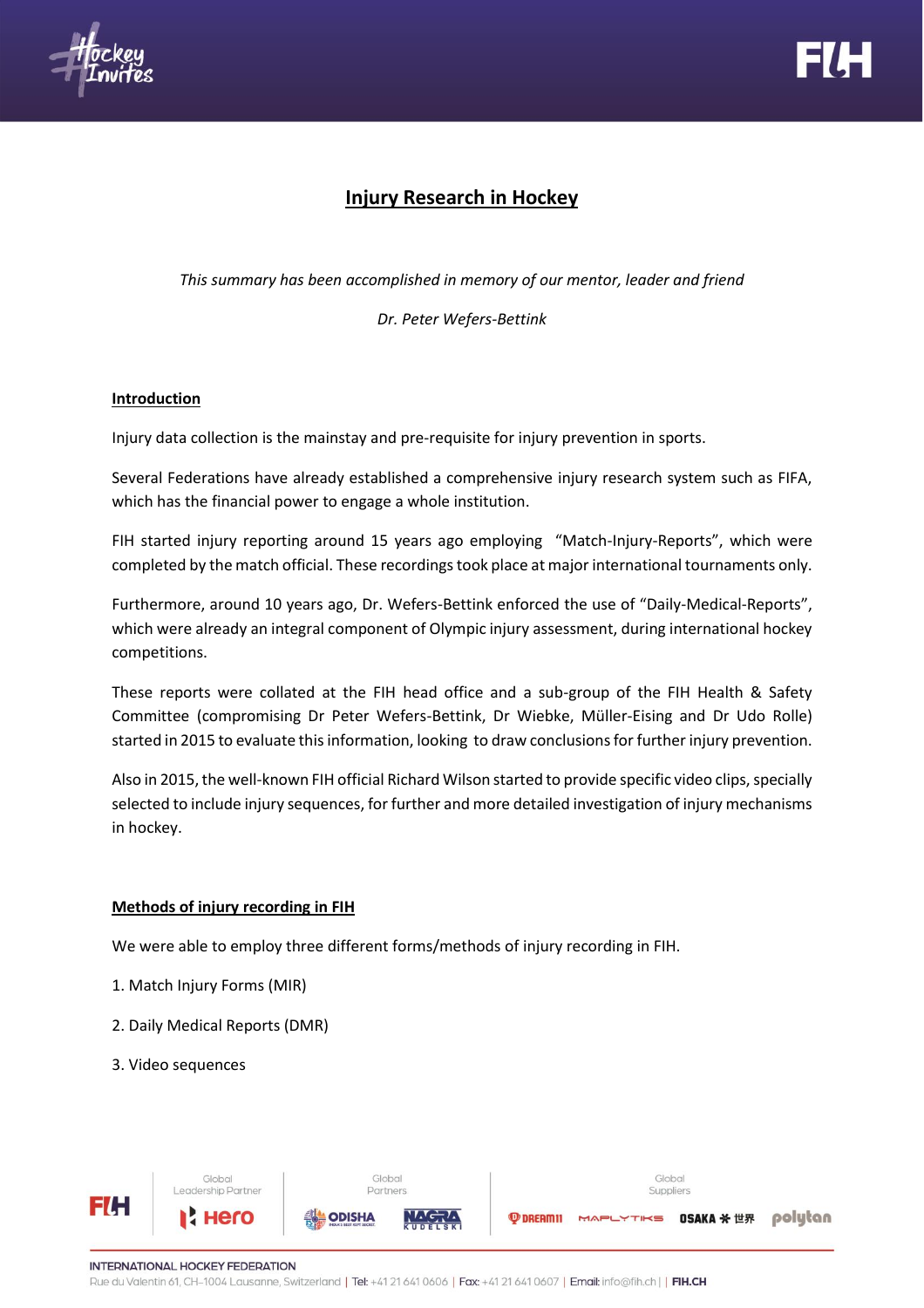

The mode of assessment was, that we evaluated the MIR, DMR and videos using structured protocols. We did this subsequently, due to the availability of the records. On one occasion, we were able to combine the assessments of all three methods (Men´s Junior WC 2016).

We assessed the overall number of injuries during matches, the overall number of injuries during 1000 player match hours, localization, time and mechanism of injuries on the pitch and injured body parts.

### **Main results**

### **Number of acute injuries per match during competition.**

| $0.7$ (95% CI 0.5 - 1.0)    | in women       |
|-----------------------------|----------------|
| 1.2 (95% CI 0.8 $-$ 1.7)    | in men         |
| 1.48 (95% CI $1.07 - 1.9$ ) | in junior men  |
| 2.2                         | in youth girls |
| 1.35                        | in youth boys  |

*Women sustained less injuries than men, youth girls sustained more injuries than youth boys.*

### **Overall number of acute injuries/1000 player-match-hours.**

| 29/1000 | in women       |
|---------|----------------|
| 48/1000 | in men         |
| 58/1000 | in junior men  |
| 86/1000 | in youth girls |
| 53/1000 | in youth boys  |

*Women sustained less injuries than men, youth girls sustained more injuries than youth boys.*



**INTERNATIONAL HOCKEY FEDERATION** Rue du Valentin 61, CH-1004 Lausanne, Switzerland | Tel: +41 21 641 0606 | Fax: +41 21 641 0607 | Email: info@fih.ch | | FIH.CH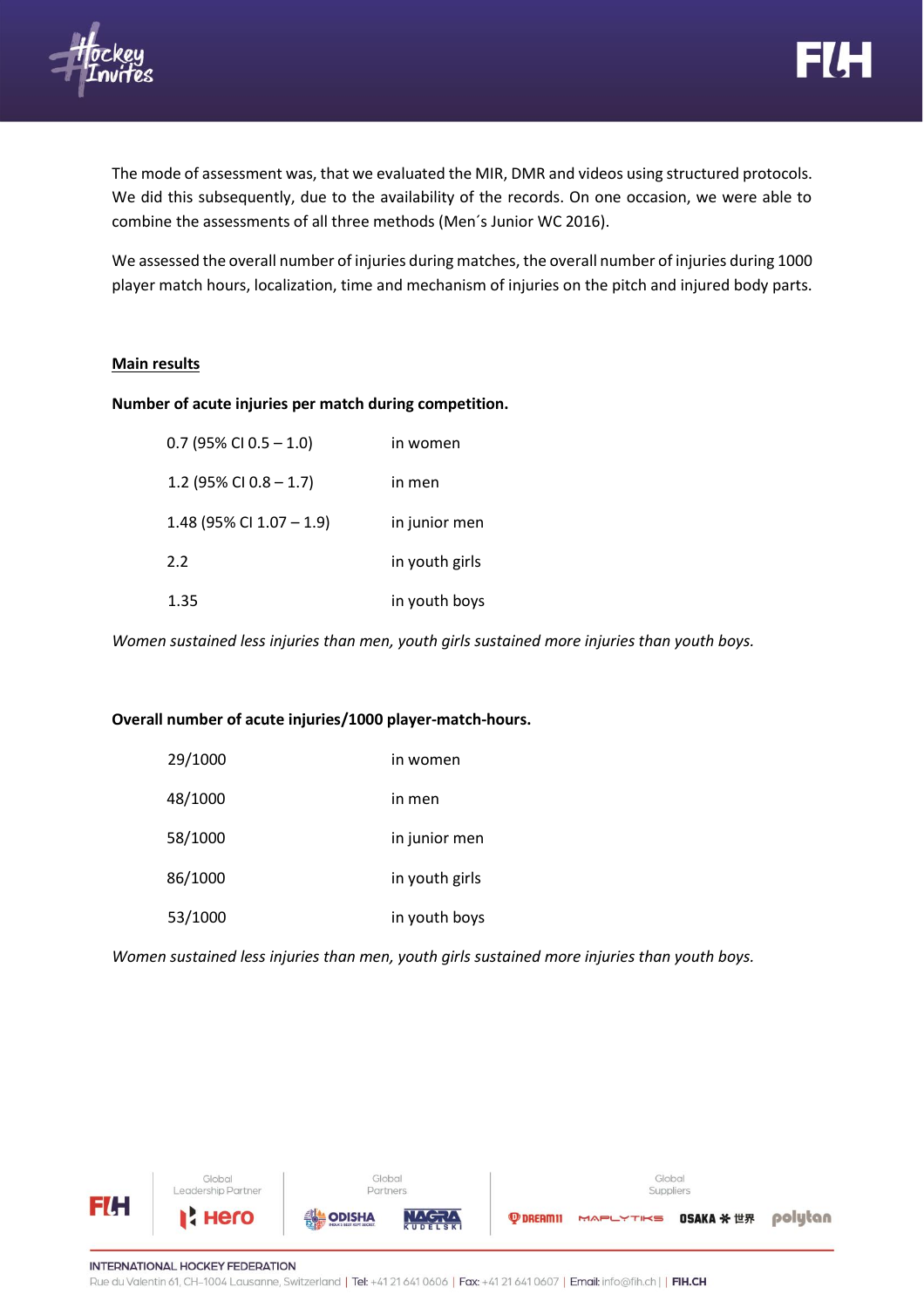



### **Comparison to other sports (***only of limited value, due to unequal recording methods***)**

| 35/1000  | Rugby women  |
|----------|--------------|
| 40/1000  | Soccer men   |
| 62/1000  | Hurling      |
| 89/1000  | Rugby men    |
| 108/1000 | Handball men |

*Hockey comprises less injuries than most other team sports.*

# **Injuries on the field of play**

| Women/Men        | Circle $> 25$ yard $>$ Midfield |
|------------------|---------------------------------|
| Junior men       | Circle > Midfield > 25 yard     |
| Youth girls/boys | Circle/25 yard> Midfield        |

*The circle is clearly, and not surprisingly, the main localization for injuries.*

# **Injuries at the time of play**

| Women       | $1st$ quarter < $3rd$ quarter < $2nd$ quarter < $4th$ quarter                               |
|-------------|---------------------------------------------------------------------------------------------|
| Men         | $1st$ quarter < $2nd$ quarter = $3rd$ quarter < $4th$ quarter                               |
| Junior Men  | $1st$ half < $2nd$ half                                                                     |
| Youth girls | $1st$ quarter < 3 <sup>rd</sup> quarter < 2 <sup>nd</sup> quarter < 4 <sup>th</sup> quarter |
| Youth boys  | $1st$ quarter < 3 <sup>rd</sup> quarter < 2 <sup>nd</sup> quarter < 4 <sup>th</sup> quarter |
|             |                                                                                             |

*Injury rate increases according to the time of play, but this is less pronounced if 4 quarters are played.*

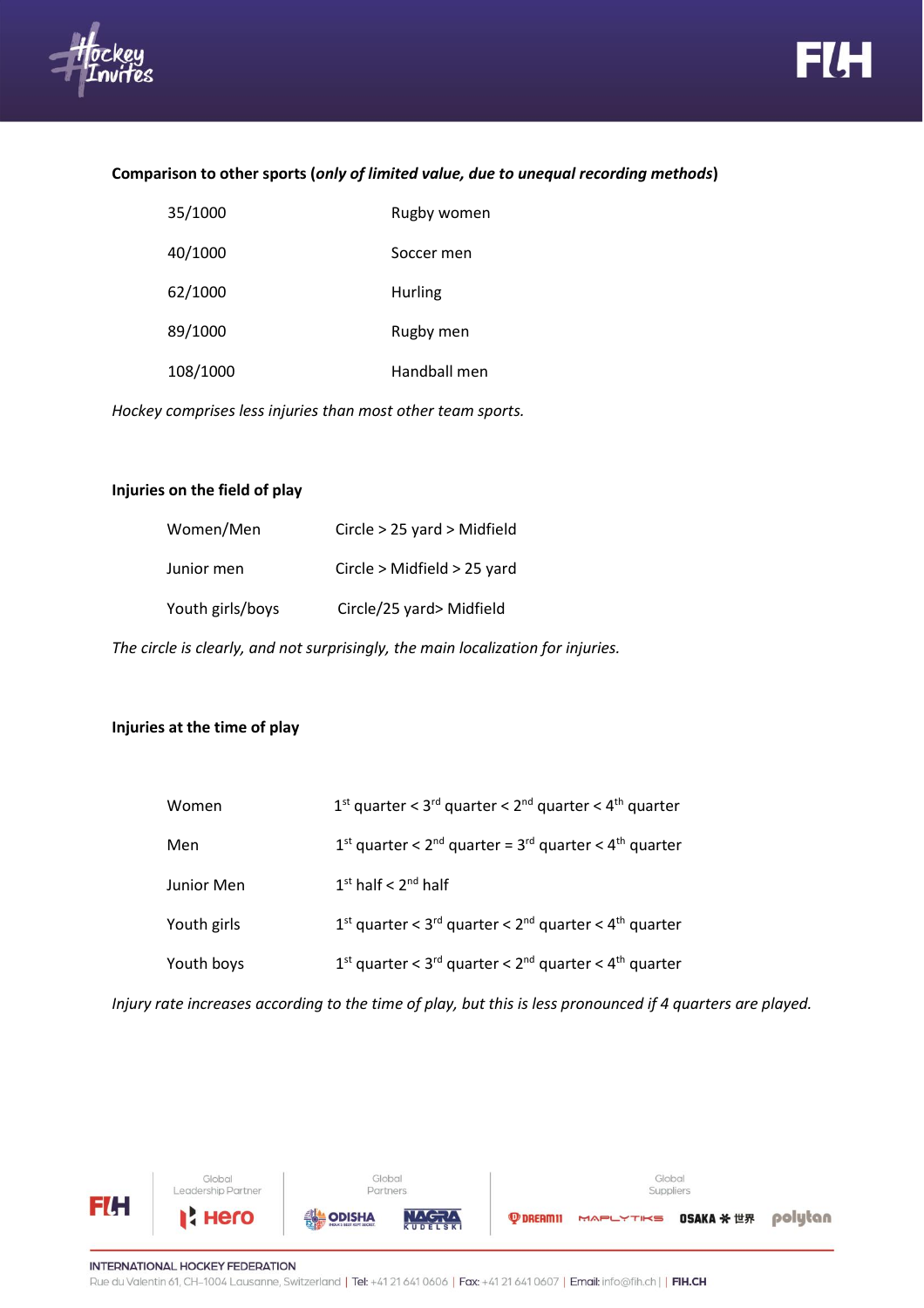



#### **Injured body parts**

| Women       | Head/face > Calf/ankle > Finger/Hand > Thigh/Knee         |
|-------------|-----------------------------------------------------------|
| Men         | Head/face > Thigh/Knee > Finger/Hand > Calf/Ankle > Trunk |
| Junior Men  | Lower limb > Head/Face > Upper Limb > Trunk               |
| Youth girls | Foot/Ankle > Head/face > Upper limb > Lower limb > Trunk  |
| Youth boys  | Trunk > Foot/Ankle > Upper limb > Head/Face               |

*Overall head and face injuries are most common followed by injuries to the lower leg and hands/fingers.*

# **Cause of injury**

| Women       | Ball > Tripping/Falling > Stick > Player collision |
|-------------|----------------------------------------------------|
| Men         | Ball > Stick > Player collision > Tripping/Falling |
| Junior men  | Ball > Stick > Player collision > Tripping         |
| Youth girls | Ball/Stick > Tripping/Falling > Player collision   |
| Youth boys  | Ball/Stick > Player collision > Tripping/Falling   |

Ball and stick are most common causes of injuries.

Male players tend to have more injuries due to collisions compared to female players.

#### **Injury types**

| Women      | Contusion >> Sprain > Laceration > Concussion |
|------------|-----------------------------------------------|
| Men        | Contusion >> Sprain > Laceration > Concussion |
| Junior men | Contusion > Sprain > Laceration > Concussion  |

*Vast majority of injuries in hockey are contusions followed by sprains, lacerations and concussion.*

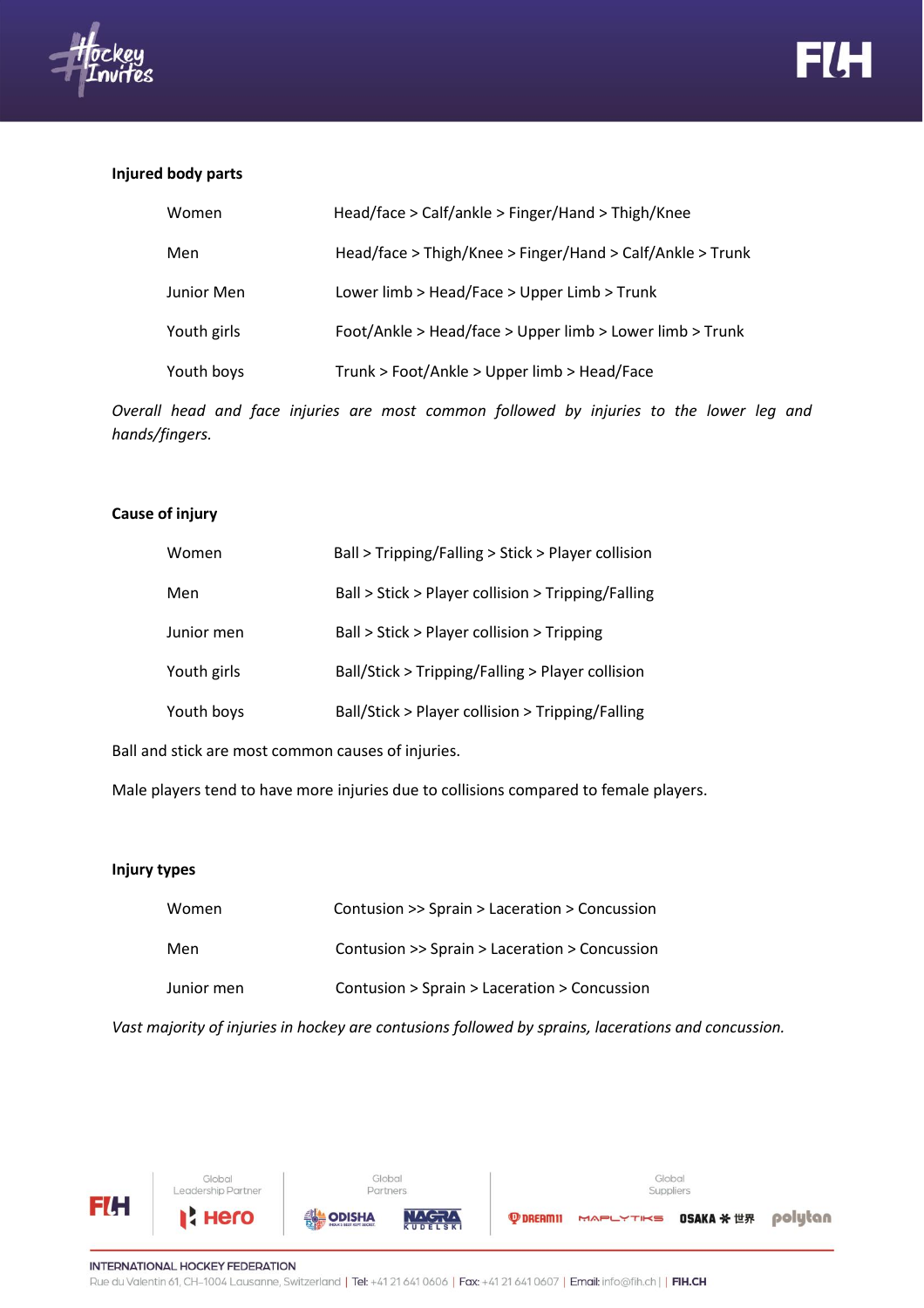

### **Penalty corners (PC)**

| Women                                  | 0.11 PC injuries per match                  |
|----------------------------------------|---------------------------------------------|
| Men                                    | 0.21 PC injuries per match                  |
|                                        |                                             |
| Women                                  | 4.6 PC injuries per 1000 player match hours |
| Men                                    | 9.6 PC injuries per 1000 player match hours |
|                                        |                                             |
|                                        |                                             |
| $Leg$ > Trunk > Head > Hand > Shoulder |                                             |
| Contusions > Sprains > Lacerations     |                                             |

Ball > Stick > Player collision > Equipment > Surface

*This provides baseline data for further studies.*

### **Relevance**

Our studies revealed a comparable low overall incidence of acute injuries during hockey matches. Hockey scores low in overall incidence of acute injuries in competition compared to other team sports, even given the fact, that the recording techniques differ.

Concerns should be raised due to the fact, that the overall incidence of acute injuries is higher in junior and youth tournaments.

Comprehensive and consistent data on serious injuries is still missing and hence the FIH are trialing a universal injury reporting process that can be consistently used by all National Associations to provide the collation of injury data at all levels of hockey throughout the world. This data will be invaluable in creating a full picture of the injury prevalence and therefore the areas that may require further analysis going forwards.

Most of the acute injuries in hockey occur during competition in the circle, which is regarded as inherent to the game.

Injuries occur frequently during penalty corners, which requires further attention.

Fortunately, our injury recording results did not require immediate change of rules. But constant surveillance on high balls, high sticks and penalty corners is warranted.